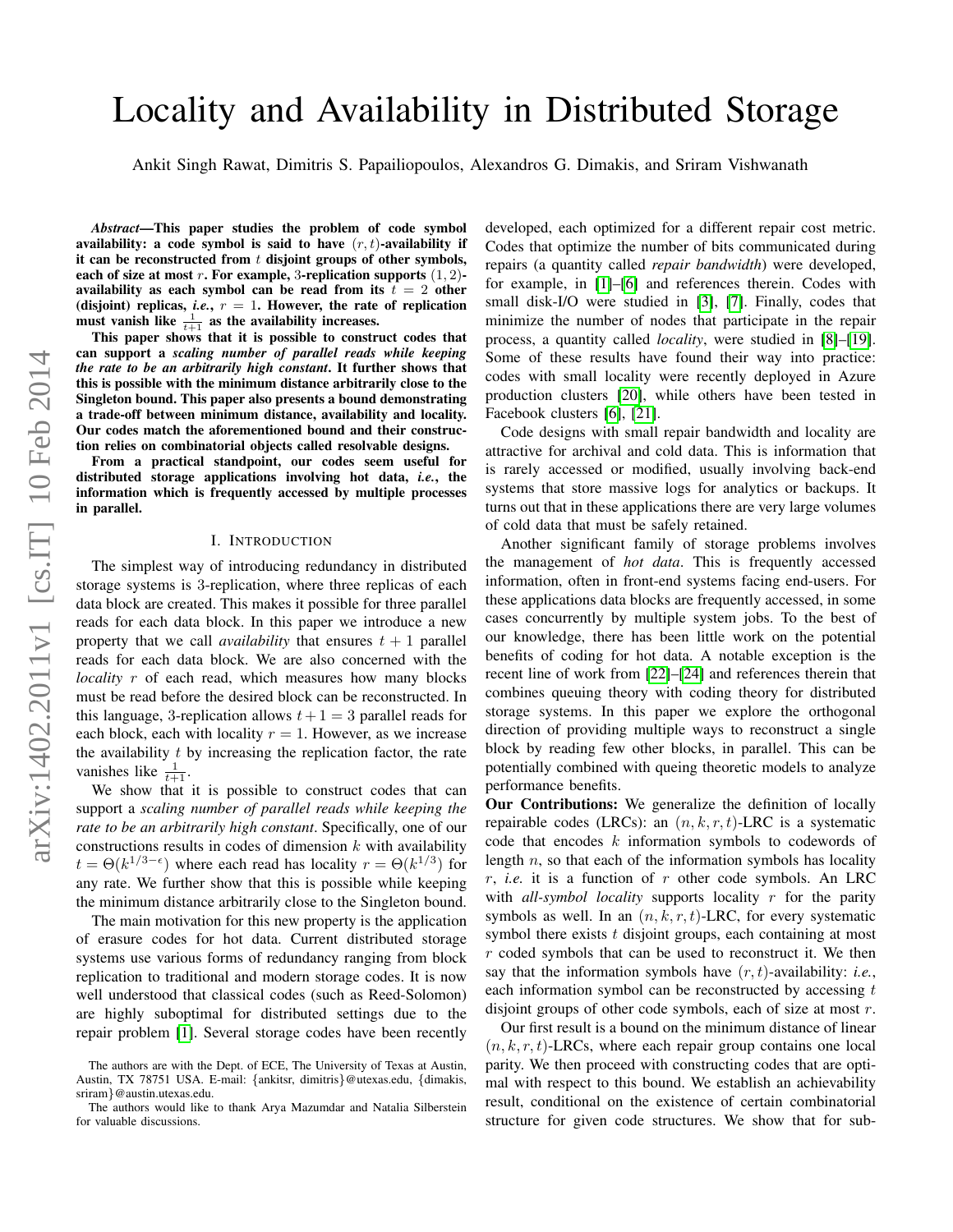linear locality and availability  $r = \Theta(\frac{\log(k)}{\log \log(k)})$  or  $\Theta(k^{1/3})$ , and  $t = \Theta(r^{1-\epsilon})$ , optimal  $(n, k, r, t)$ -LRCs exist. These new codes not only have low locality and high availability, but are arbitrarily high-rate, and have distance asymptotically equal to that of an  $(n, k)$  maximum-distance separable (MDS) code.

*Prior work on codes with* (r, t)*-availability*: In [\[25\]](#page-7-8), Pamies-Juarez *et al.* use projective geometries to construct good codes that enable multiple disjoint repair groups. Asteris *et al.* study the availability for repairable fountain codes in [\[26\]](#page-7-9). Tamo *et al.* recently constructed codes with good locality and availability properties [\[27\]](#page-7-10). In a parallel work, Wang *et al.* present a more general upper bound on minimum distance of *linear codes* with  $(r, t)$ -availability [\[28\]](#page-7-11). They further show the existence of codes that achieve the bound in the asymptotically zero rate regime. The tightness of this bound is open in the general case. We briefly discuss their bound in Sec. [III,](#page-1-0) where we extend it to non-linear codes. Batch codes [\[29\]](#page-7-12) also enable parallel reads, in an even stronger sense of allowing multiple reads of different blocks simultaneously. However, current work on Batch codes does not consider fault tolerance. It is interesting to investigate distance properties of Batch codes as we discuss in the conclusions.

## II. LRCS WITH  $(r, t)$ -AVAILABILITY

<span id="page-1-3"></span>We now formally define  $(n, k, r, t)$ -LRCs. In this paper, we only consider systematic codes of length  $n$ , where without loss of generality the first k symbols of a codeword  $c =$  $(c_1, c_2, \ldots, c_n)$  denote the information symbols. For a positive integer *n*, we use [*n*] to denote the set  $\{1, 2, \ldots, n\}$ .

<span id="page-1-1"></span>**Definition 1.** An  $(n, k, r, t)$ -LRC satisfies the following three properties:

- 1) For each information (systematic) symbol  $c_i$ ,  $i \in [k]$ , there exist t subsets  $\Gamma_1(i), \ldots, \Gamma_t(i) \subset [n] \backslash \{i\}$ , such that  $c_i$  is a function of the code symbols indexed by  $\Gamma_j(i)$ , *i.e.*,  $\mathbf{c}_{\Gamma_j(i)}$ .
- 2)  $|\Gamma_j(i)| \leq r$ , for all  $i \in [k]$ ,  $j \in [t]$ .
- 3)  $\Gamma_i(i) \cap \Gamma_i(i) = \emptyset$ , for all  $i \in [k]$  and  $j \neq l \in [t]$ .

In the following example, we present a  $(7, 3, 2, 2)$ -LRC which describes various requirements presented in Definition [1.](#page-1-1)

<span id="page-1-2"></span>Example 1. Consider a systematic code which encodes 3 infromation symbols  $(m_1, m_2, m_3)$  to a codeword  $c =$  $(c_1, \ldots, c_7)$  of length 7 such that

$$
\mathbf{c} = (m_1, m_2, m_3, m_1, m_1 + m_2, m_2 + m_3, m_1 + m_3).
$$

This code is a  $(7, 3, 2, 2)$ -LRC as it satisfies the three requirements of Definition [1](#page-1-1) with

$$
\Gamma_1(1) = \{4\}, \Gamma_2(1) = \{2, 5\},
$$
  
\n
$$
\Gamma_1(2) = \{1, 5\}, \Gamma_2(2) = \{3, 6\},
$$
  
\n
$$
\Gamma_1(3) = \{2, 6\}, \Gamma_2(3) = \{1, 7\}.
$$

In particular, both  ${\bf c}_{\Gamma_1(1)} = c_4 = m_1$  and  ${\bf c}_{\Gamma_2(1)} = (c_2, c_5) =$  $(m_2, m_1 + m_2)$  can be used to obtain the first information symbol  $m_1$ .

It follows from Definition [1](#page-1-1) that an  $(n, k, r, t)$ -LRC supports  $(r, t)$ -availability: any information symbol can be recovered in parallel by accessing itself and then by accessing code symbols indexed by t disjoint repair groups  $\Gamma_1(\cdot), \ldots, \Gamma_t(\cdot)$ associated with it. In terms of locality, Definition [1](#page-1-1) ensures locality r for the information symbols, *i.e.*, *information-symbol locality*. If an  $(n, k, r, t)$ -LRC allows for locality of r for all n coded symbols, *i.e.*, *all-symbol locality*, then it is referred to as an  $(n, k, r, t)$ -LRC with all-symbol locality. Throughout this paper we consider codes with  $(r, t)$ -availability *only* for the information symbols.

In the next two sections, we establish new distance bounds for  $(n, k, r, t)$ -LRCs and then proceed with presenting optimal code constructions based on certain combinatorial structures.

Before we proceed, let us introduce some notation. Let  $m$ be the total number of distinct subsets (local groups) of the type  $\Gamma_i(i) \cup \{i\}$ , according to Definition [1.](#page-1-1) We use a  $k \times$ m *membership* matrix of 0s and 1s, call it **R**, to denote the information symbols participating in these  $m$  subsets of  $[n]$ : a 1 in the entry  $(i, j)$  of R means that  $i \in [k]$  participates in the  $j$ -th local group. Hence, each row of R indexes a systematic symbol and each column a local group. For the code described in Example [1,](#page-1-2) we have 4 distinct subsets (local groups) of the form  $\Gamma_i(i) \cup \{i\}$ :

$$
\{1,4\}, \{1,2,5\}, \{2,3,6\}, \{1,3,7\}. \tag{1}
$$

These correspond to the  $3 \times 4$  matrix

$$
\mathbf{R} = \left( \begin{array}{rrr} 1 & 1 & 0 & 1 \\ 0 & 1 & 1 & 0 \\ 0 & 0 & 1 & 1 \end{array} \right).
$$

# <span id="page-1-0"></span>III. UPPER BOUND ON MINIMUM DISTANCE OF  $(n, k, r, t)$ -LRCS

Here, we present upper bound on the distance of linear  $(n, k, r, t)$ -LRCs. In our main theorem, we assume a simple condition for the codes: each repair group  $\Gamma_i(i)$  contains *only* 1 parity symbol. This condition is later lifted, and a more general bound is presented. Before stating our results, we present a definition of the minimum distance of a code.

<span id="page-1-4"></span>**Definition 2.** The minimum distance of a code  $C$  is equal to

<span id="page-1-5"></span>
$$
d_{\min}(\mathcal{C}) = n - |\mathcal{S}^*|,\tag{2}
$$

where  $S^* \subset [n]$  denotes a maximum cardinality set such that the encoded symbols indexed by  $S^*$  are not sufficient to reconstruct all  $k$  information symbols.

<span id="page-1-6"></span>**Lemma 1.** Let **R** be a  $k \times m$  matrix with entries in  $\{0, 1\}$ , as *defined in Sec. [II.](#page-1-3) Then, the number of columns in* R *satisfies the inequality*

$$
m \ge \left\lceil \frac{kt}{r} \right\rceil.
$$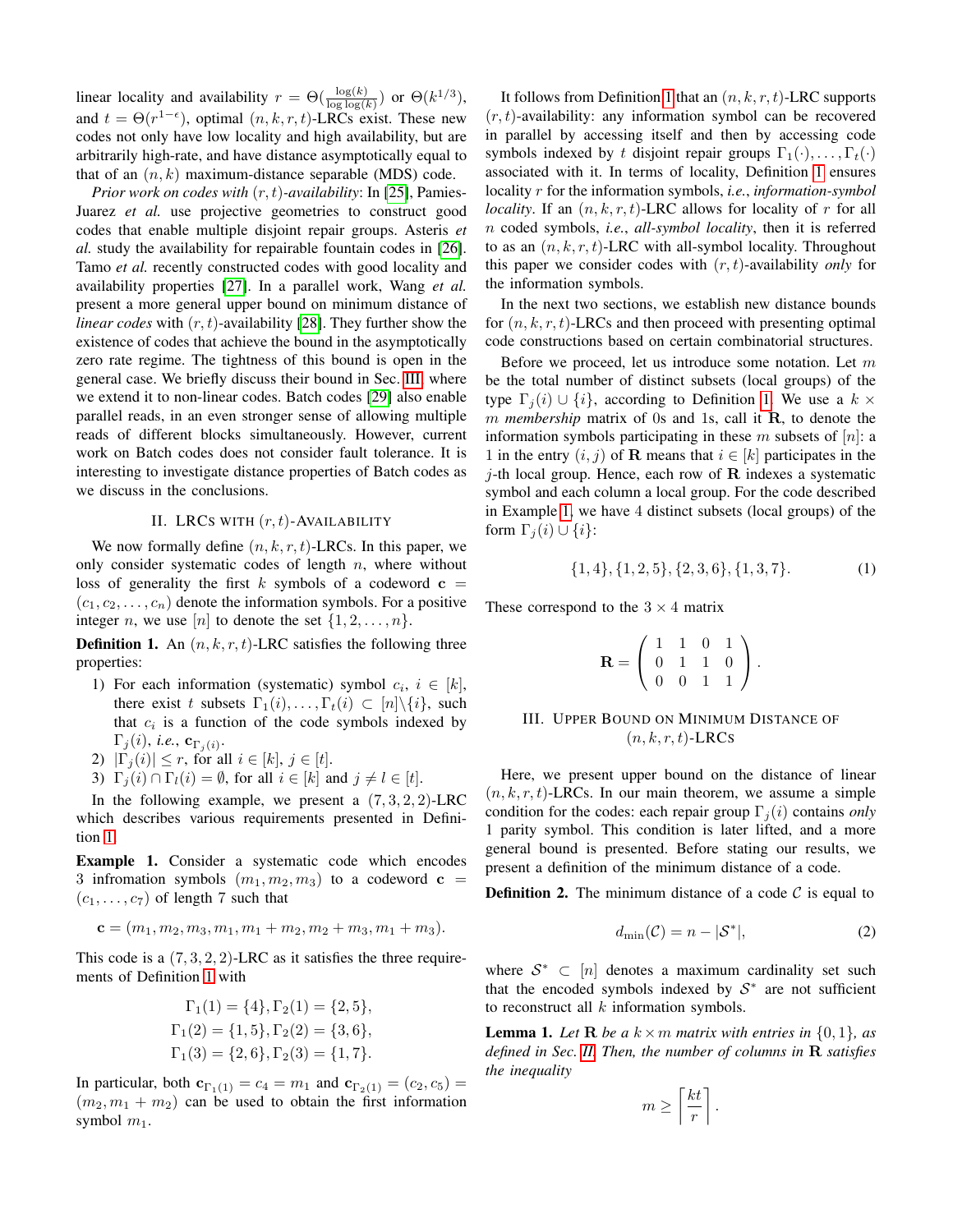*Proof:* Note that,

# of 1s in 
$$
\mathbf{R} = \sum_{i=1}^{m} \# \text{ of 1s in } \mathbf{R}(:,i) \leq mr,
$$
 (3)

# of 1s in 
$$
\mathbf{R} = \sum_{i=1}^{k} \# \text{ of 1s in } \mathbf{R}(i, :) \geq kt.
$$
 (4)

Here,  $\mathbf{R}(:,i)$  and  $\mathbf{R}(i,:)$  denote *i*-th column and *i*-th row of **R**, respectively. The first inequality is because each of  $m$  local groups, *i.e.*, a subset of the form  $\Gamma_i(i) \cup \{i\}$ , contain at most r elements from  $[k]$ . The second is due to the fact that for each information symbol there are  $t$  disjoint repair groups. Therefore, each  $i \in [k]$  appears in at least t local groups. Using [\(3\)](#page-2-0) and [\(4\)](#page-2-1), we get that  $mr \geq kt$ , or

$$
m \ge \left\lceil \frac{kt}{r} \right\rceil. \tag{5}
$$

We use the above lemma to obtain the following theorem.

<span id="page-2-11"></span>**Theorem 1.** Let C be a linear  $(n, k, r, t)$ -LRC such that any *repair group defined by* R *contains only* 1 *parity symbol. Then, the distance of the code is bounded as*

$$
d_{\min}(\mathcal{C}) \le n - k - \left\lceil \frac{kt}{r} \right\rceil + t + 1. \tag{6}
$$

*Proof:* Given the assumption that each repair group associated with  $R$  has 1 parity, we have at least  $m$  local parities in our code  $\mathcal{C}$ , one for each column of **R**. Keeping Definition [2](#page-1-4) in mind, we now construct a set  $S \subset [n]$  such that one can not reconstruct all  $k$  information symbols from the encoded symbols indexed by  $S$ . We consider two cases:

*Case* 1*:* There is an information symbol, say *i*, which has exactly t disjoint repair groups associated with it, *i.e.*, the i-th row of **R** has exactly t ones. Consider the set  $S = ([k] \setminus i) \cup$  $\mathcal{P}_{\mathbf{R}_i}$ , where  $\mathcal{P}_{\mathbf{R}_i}$  denotes the set of local parities associated with those columns of  $R$  that have zero as their *i*-th entry. By the choice of i, we have  $|\mathcal{P}_{\mathbf{R}_i}| = m - t$ . Note that we can not recover the  $i$ -th information symbol from the encoded symbols indexed by the set S. This implies that  $|S^*| \geq |S|$  =  $k-1+m-t$ . Therefore, it follows from [\(2\)](#page-1-5) that

$$
d_{\min}(\mathcal{C}) \le n - |\mathcal{S}| = n - k - m + t + 1. \tag{7}
$$

Combining Lemma [1](#page-1-6) and [\(7\)](#page-2-2), we get

$$
d_{\min}(\mathcal{C}) \le n - k - \left\lceil \frac{kt}{r} \right\rceil + t + 1. \tag{8}
$$

*Case* 2*:* The row with minimum number of 1s in **R** has weight  $t' > t$ . In this case, we have  $rt' \leq \text{\# of } 1s$  in  $\mathbf{R} \leq mr$ , which gives us

$$
m \ge \left\lceil \frac{kt'}{r} \right\rceil. \tag{9}
$$

Let us assume that  $i \in [k]$  is such that the *i*-th row in **R** has exactly t' ones. Similar to case 1, consider  $S = ([k] \setminus i) \cup \mathcal{P}_{\mathbf{R}_i}$ . Note that the  $i$ -th information symbol can not be recovered <span id="page-2-0"></span>from the encoded symbols indexed by S and  $|S^*| \geq |S|$  =  $k - 1 + m - t'$ . Using [\(2\)](#page-1-5) and [\(9\)](#page-2-3),

<span id="page-2-5"></span>
$$
d_{\min}(\mathcal{C}) \le n - k - \left\lceil \frac{kt'}{r} \right\rceil + t' + 1. \tag{10}
$$

<span id="page-2-1"></span>Note that for  $r \leq k$ , the right-hand side of [\(8\)](#page-2-4) is greater than that of [\(10\)](#page-2-5). Therefore, we can combine the two cases to obtain the bound in [\(6\)](#page-2-6).

**Remark 1.** Note that for  $t = 1$ , the bound in [\(6\)](#page-2-6) reduces to the distance bound for codes with r-locality [\[10\]](#page-7-13), [\[12\]](#page-7-14), *i.e.*,

$$
d_{\min}(\mathcal{C}) \le n - k - \left\lceil \frac{k}{r} \right\rceil + 2.
$$

Next, we present a more general bound on the minimum distance of an  $(n, k, r, t)$ -LRC. This bound does not assume linearity of a code or that the repair groups associated with R have exactly one (local) parity.

<span id="page-2-10"></span>Theorem 2. *For an* (n, k, r, t)*-LRC, linear, or non-linear, we have*

<span id="page-2-7"></span>
$$
d_{\min}(\mathcal{C}) \le n - k - \left\lceil \frac{t(k-1)+1}{t(r-1)+1} \right\rceil + 2 \tag{11}
$$

*Proof:* See [A](#page-7-15)ppendix A for the proof.

<span id="page-2-6"></span>Remark 2. Wang *et al.* established [\(11\)](#page-2-7) for linear codes and show the existence of linear codes that attain the bound when  $n \geq k(rt + 1)$  [\[28\]](#page-7-11). However, the tightness of [\(11\)](#page-2-7) remains an open question in the general case and for codes with high rate.

#### IV. ACHIEVABILITY RESULTS FOR  $(n, k, r, t)$ -LRCS

In this section, we present explicit constructions for codes with  $(r, t)$ -availability, and analyze their minimum distance. In particular, in Sec. [IV-C](#page-3-0) we design  $(n, k, r, t)$ -LRCs by modifying the Pyramid code construction of [\[9\]](#page-7-16). Then, in Sec. [IV-D](#page-4-0) we use Gabidulin codes in order to obtain  $(n, k, r, t)$ -LRCs with all-symbol locality. Finally, Sec. [IV-E](#page-5-0) describes the role of resolvable designs in our proposed constructions. Note that the resolvable designs have been previously used to construct codes in other settings, *e.g.* see [\[30\]](#page-7-17).

<span id="page-2-2"></span>Before describing the code constructions, we present in Sec. [IV-A](#page-2-8) and Sec. [IV-B](#page-3-1) a brief introduction to resolvable designs and Gabidulin codes.

## <span id="page-2-8"></span>*A. Background on resolvable designs*

<span id="page-2-4"></span>Here, we briefly introduce resolvable designs. Readers may refer to [\[31\]](#page-7-18) for a detailed treatment of this subject.

<span id="page-2-9"></span><span id="page-2-3"></span>**Definition 3.** A pair  $(\mathcal{X}, \mathcal{B})$ , where  $\mathcal{X} = (x_1, \dots, x_k)$  is a k-element set and  $\mathcal{B} = (B_1, \ldots, B_b)$  is a family of subsets (blocks) of  $\mathcal{X}$ , is called a 2- $(k, b, c, r, \lambda)$ -resolvable design if it satisfies the following properties: (i)  $|B_i| = r$  for all  $i \in$ [b], (ii) every pair  $(x, y) \subset \mathcal{X}$  is present in exactly  $\lambda$  blocks (subsets) in  $\beta$ , and (iii)  $\beta$  comprises c disjoint collections of blocks (namely parallel classes)  $\mathcal{E}_1, \ldots, \mathcal{E}_c \subset \mathcal{B}$  such that  $|\{B \in \mathcal{E}_i : x_j \in B\}| = 1$ , for all  $i \in [c]$  and  $j \in [v]$ , *i.e.*, blocks in each parallel class partition the set  $\mathcal{X}$ .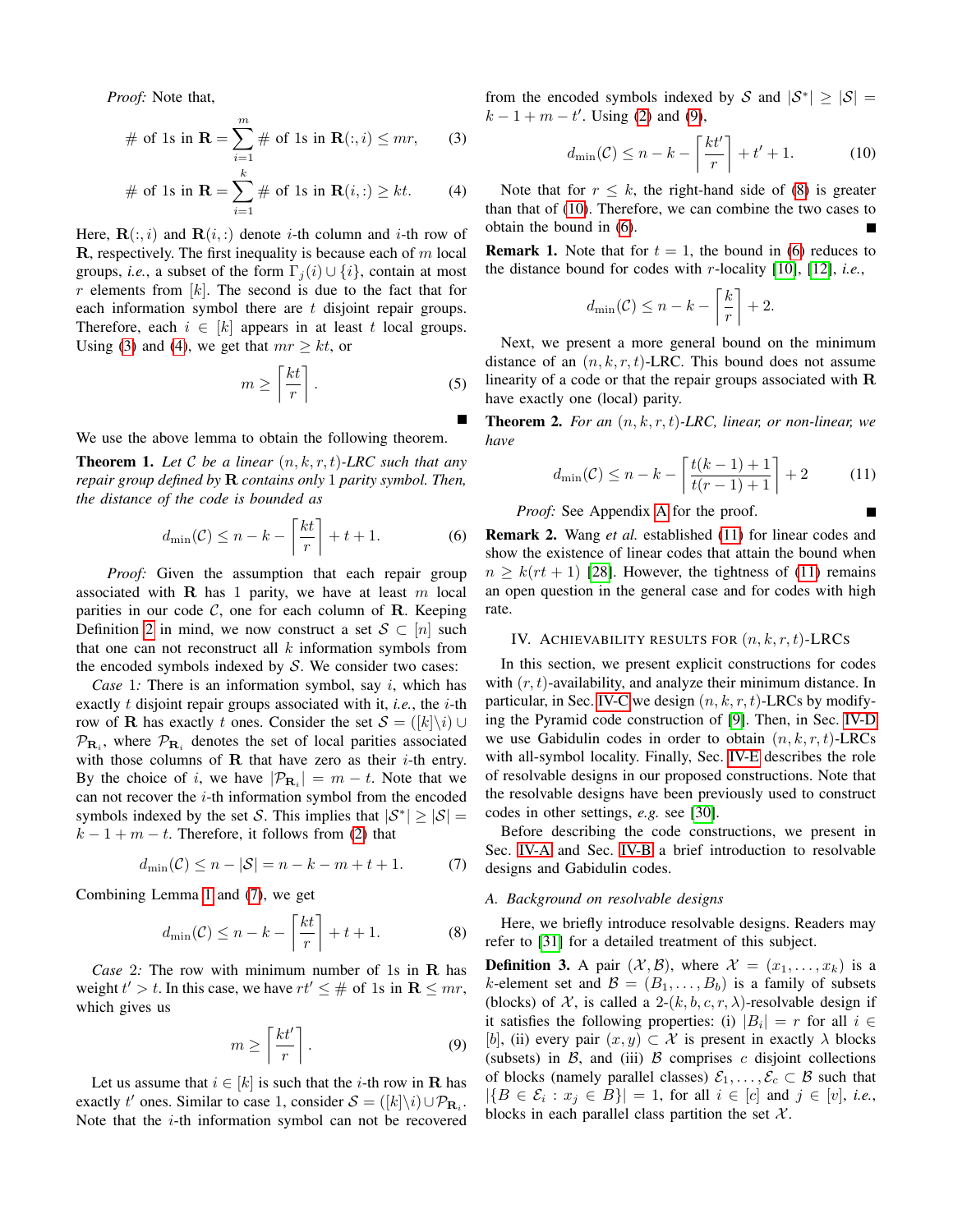<span id="page-3-3"></span>

| $\mathcal{E}_1$    | $\mathcal{E}_2$                 |                 | $\mathcal{E}_3$ |                 | $\mathcal{E}_{\scriptscriptstyle{A}}$ |  |
|--------------------|---------------------------------|-----------------|-----------------|-----------------|---------------------------------------|--|
| $1, 2, 3\}$        | $\{1, 5, 6\}$                   |                 | $\{2,6,11\}$    |                 | $\{\overline{2},5,9\}$                |  |
| $\{6,7,8\}$        | $\{4, 7, 11\}$                  |                 | 4, 5, 12        |                 | $\{3, 7, 12\}$                        |  |
| $\{\{11, 12, 13\}$ | $\{8, 9, 12\}$                  |                 | $\{9, 10, 13\}$ |                 | $\{1, 8, 13$                          |  |
| $\{4, 9, 14\}$     | $\{3, 10, 14\}$                 |                 | $\{3, 8, 15\}$  |                 | $\{11, 14, 15\}$                      |  |
|                    | $\{5, 10, 15\}$ $\{2, 13, 15\}$ |                 | $\{1, 7, 14\}$  |                 | $\{4, 6, 10\}$                        |  |
| $\mathcal{E}_5$    |                                 | $\mathcal{E}_6$ |                 | $\mathcal{E}_7$ |                                       |  |
| $\{3, 5, 11\}$     |                                 | $\{5, 7, 13\}$  |                 | $\{3, 4, 13$    |                                       |  |
| $\{2,4,8\}$        |                                 | $\{2, 12, 14\}$ |                 | $\{5, 8, 14\}$  |                                       |  |
| $\{7, 9, 15\}$     |                                 | $\{3,6,9\}$     |                 | $\{6, 12, 15\}$ |                                       |  |
| 1, 10, 12          |                                 | $\{8, 10, 11$   |                 | $\{1, 9, 11\}$  |                                       |  |
| 6, 13, 14          |                                 | $\{1, 4, 15\}$  |                 | $\{2, 7, 10$    |                                       |  |

Fig. 1: An example of  $2-(15, 35, 7, 3, 1)$  resolvable design.

We use a  $k \times b$  matrix  $\mathbf{I}_{(\mathcal{X},\mathcal{B})}$  with 0s and 1s to denote the incidence matrix of a design  $(\mathcal{X}, \mathcal{B})$ , where  $I_{(\mathcal{X}, \mathcal{B})}(i, j) = 1$ if only if  $x_i \in B_i$ .

In this paper, we focus on 2-resolvable designs with  $\lambda = 1$ . Note that  $\lambda = 1$  enforces that  $x \in \mathcal{X}$  is the only common element in any 2 blocks containing  $x$ . We now present an example of 2- $(k, b, c, r, \lambda = 1)$ -resolvable design which is obtained as a solution to Kirkman's schoolgirl problem<sup>[1](#page-3-2)</sup>.

**Example 2.** Let  $\mathcal{X} = \{1, 2, \ldots, 15\}$  $\mathcal{X} = \{1, 2, \ldots, 15\}$  $\mathcal{X} = \{1, 2, \ldots, 15\}$ . Fig. 1 represents a 2- $(15, 35, 7, 3, 1)$ -resolvable design over elements of the set X. The  $b = 35$  different 3-element sets in Fig. [1](#page-3-3) denote the blocks in the design. Note that any 2 elements appear together in exactly  $\lambda = 1$  block. The blocks from each of the 7 parallel classes  $\mathcal{E}_1, \ldots, \mathcal{E}_7$  partition the set X.

#### <span id="page-3-1"></span>*B. Gabidulin codes*

Gabidulin codes are an example of maximum rank distance (MRD) codes [\[32\]](#page-7-19). Gabidulin codes are MDS. Encoding  $m =$  $(m_1, m_2, \ldots, m_\mathcal{K}) \in \mathbb{F}_{q^M}^\mathcal{K}$  to a codeword c of an  $[\mathcal{N}, \mathcal{K}, \mathcal{D}]$ Gabidulin code over  $\mathbb{F}_{q^M}^q$  is performed by evaluating a data polynomial  $f(y) = \sum_{i=1}^{K} m_i y^{q^{i-1}}$  at N-linearly independent (over  $\mathbb{F}_q$ ) points in  $\overline{\mathbb{F}}_{q^M}$ , say  $\{y_1, y_2, \ldots, y_N\} \subset \overline{\mathbb{F}}_{q^M}$ , *i.e.*,  $\mathbf{c} = (f(y_1), \dots, f(y_N))$ . Note that the above encoding process can be represented as  $c = mG<sub>Gab</sub>$ , where

$$
\mathbf{G}_{\mathrm{Gab}} = [\mathbf{G}_{\mathrm{ Gab}}^{1} | \mathbf{G}_{\mathrm{Gab}}^{2}] = \left( \begin{array}{cccc} y_{1} & y_{2} & \cdots & y_{\mathcal{N}} \\ y_{1}^{q} & y_{2}^{q} & \cdots & y_{\mathcal{N}}^{q} \\ \vdots & \vdots & \ddots & \vdots \\ y_{1}^{q^{\mathcal{K}-1}} & y_{2}^{q^{\mathcal{K}-1}} & \cdots & y_{\mathcal{N}}^{q^{\mathcal{K}-1}} \end{array} \right)
$$

Here,  $\mathbf{G}_{\text{Gab}}^1$  and  $\mathbf{G}_{\text{Gab}}^2$  denote the first K and the last  $\mathcal{N} - \mathcal{K}$ columns of  $\mathbf{G}_{\text{Gab}}$ , respectively.

#### <span id="page-3-0"></span>*C. Construction of* (n, k, r, t)*-LRCs*

In this subsection we present a construction for  $(n, k, r, t)$ -LRCs when  $r|k$  and the following assumption holds.

<span id="page-3-7"></span>**Assumption 1.** There is a  $k \times t^{\frac{k}{r}}$  matrix **R** with 0s and 1s such that (i) each column of  $\bf{R}$  has r nonzero entries with supports of the columns of R giving t partitions of  $[k]$ , and (ii) the supports of any two rows of  $\bf{R}$  intersect at at most 1 position.

Let  $\mathbf{R}_1, \ldots, \mathbf{R}_t$  denote the t collection of  $\frac{k}{r}$  columns of **R** whose supports constitute t distinct partitions of the set  $[k]$ . Given a generator matrix  $\tilde{G}$  of a systematic  $(N + t, k)$  MDS

<span id="page-3-4"></span>

Fig. 2: Illustration of the construction of a generator matrix G for an  $(n = N + t \frac{k}{r}, k, r, t)$ -LRC from generator matrix  $\widehat{G}$  of a systematic  $(N+t, k)$  MDS code. First N columns of G are exactly the same as first N columns of  $\widehat{G}$ . Last  $t^k_{\tau}$  columns of G are obtained by splitting each of last t columns of  $\tilde{G}$ into  $\frac{k}{r}$  columns of support r each.

code, a generator matrix G for an  $(n = N + \frac{kt}{r}, k, r, t)$ -LRC is constructed as follows:

*1) Construction I:*

.

- The first  $N$  columns of  $G$  are the first  $N$  columns of  $G$ . (See Fig. [2\)](#page-3-4).
- For each  $i \in [t]$ , split the  $(N + i)$ -th column of  $\widehat{G}$  into  $\frac{k}{r}$  columns of weight r each, such that their supports are according to the  $\frac{k}{r}$  columns in  $\mathbf{R}_i$ .

Note that the first  $k$  columns of  $G$  correspond to systematic symbols. Then, the columns of G from  $k + 1$  to N are associated with global parities. Finally, the last  $t^k_{\tau}$  columns of G, obtained by splitting the t last columns of  $\hat{G}$ , correspond to local parities.

Note that Construction I differs from the original Pyramid codes [\[9\]](#page-7-16), as the non-overlapping support requirement on the local parities is not present in [\[9\]](#page-7-16).

<span id="page-3-6"></span>Remark 3. Resolvable designs provide one way to obtain the matrix **R** utilized in Construction I. Given a  $2-(k, b, c, r, 1)$ resolvable design  $(X, \mathcal{B})$  with  $c > t$  parallel classes, one can take R to be the sub-matrix of the incidence matrix  $I_{(\mathcal{X},\mathcal{B})}$ associated with first  $t$  parallel classes. Note that the columns of  $I_{(\mathcal{X},\mathcal{B})}$  correspond to blocks in  $\mathcal{B}$ , and the support of the j-th column indicates the elements of  $X$  that appear in block  $B_j \in \mathcal{B}$ . (See Sec. [IV-A.](#page-2-8)) For  $i \in [t]$ ,  $\mathbf{R}_i$  denotes the  $\frac{k}{r}$ columns of **R** associated with the *i*-th parallel class in  $(X, \mathcal{B})$ .

See Sec. [IV-E](#page-5-0) for further discussion on finding the matrix R. Next, we present an example to describe Construction I.

<span id="page-3-5"></span>**Example 3.** Here, we present an  $(30, 15, 3, 2)$ -LRC which is obtained by Construction I. As described in Construc-

<span id="page-3-2"></span><sup>&</sup>lt;sup>1</sup>http://en.wikipedia.org/wiki/Kirkman's\_schoolgirl\_problem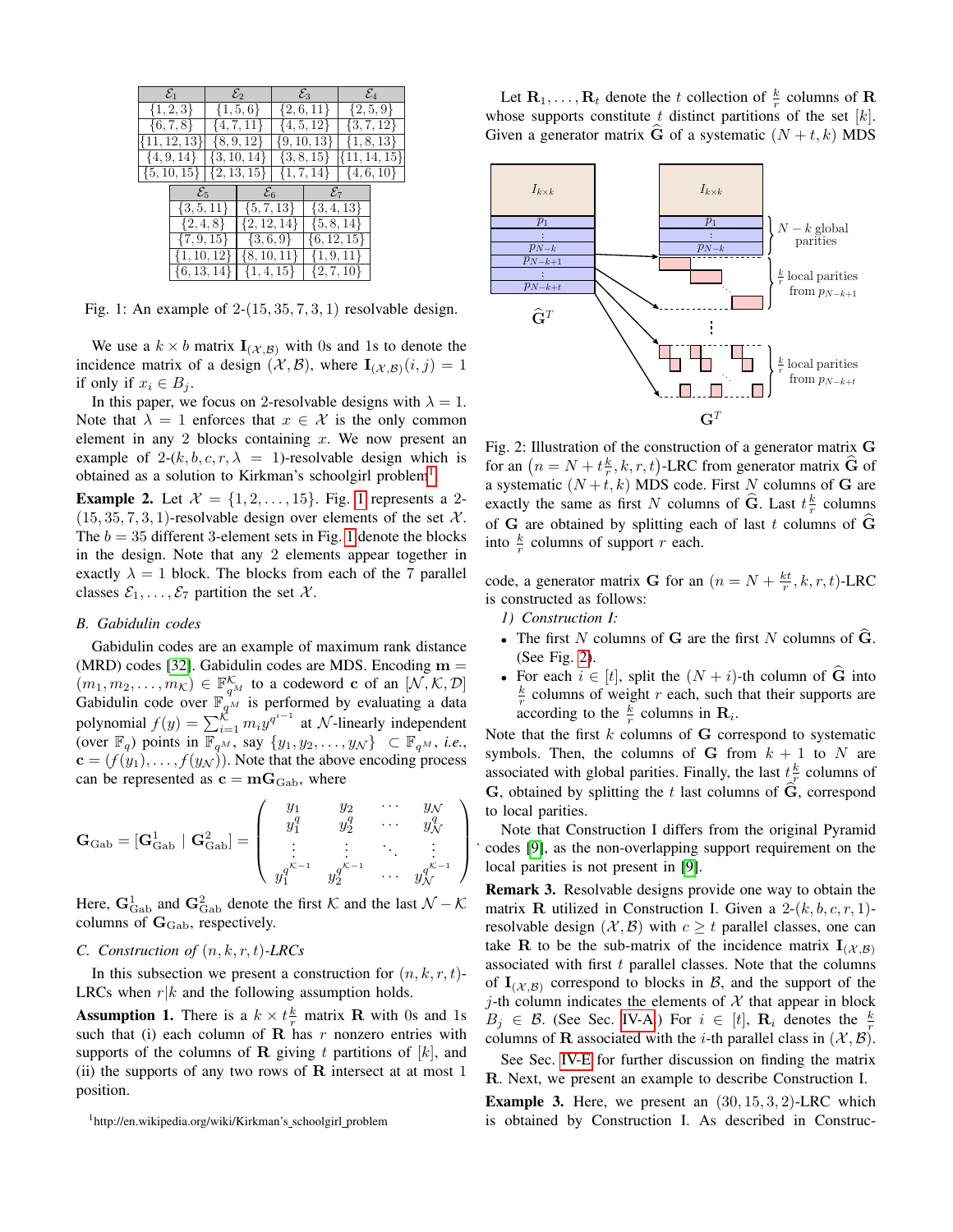<span id="page-4-1"></span>

| $l_1 = a_1 m_1 + a_2 m_2 + a_3 m_3$                | $l_6 = b_1 m_1 + b_5 m_5 + b_6 m_6$                |
|----------------------------------------------------|----------------------------------------------------|
| $l_2 = a_6m_6 + a_7m_7 + a_8m_8$                   | $l_7 = b_4 m_4 + b_7 m_7 + b_{11} m_{11}$          |
| $l_3 = a_{11}m_{11} + a_{12}m_{12} + a_{13}b_{13}$ | $l_8 = b_8 m_8 + b_9 m_9 + b_{12} m_{12}$          |
| $l_4 = a_4 m_4 + a_9 m_9 + a_{14} m_{14}$          | $l_9 = b_3 m_3 + b_{10} m_{10} + b_{14} m_{14}$    |
| $l_5 = a_5m_5 + a_{10}m_{10} + a_{15}m_{15}$       | $l_{10} = b_2 m_2 + b_{13} m_{13} + b_{15} m_{15}$ |

(b) Local parities in Example [3.](#page-3-5)

Fig. 3: A  $(30, 15, 3, 2)$ -LRC C obtained by Construction I, as described in Example [3.](#page-3-5) Fig. [3b](#page-4-1) illustrates the local parities  $(l_1,\ldots,l_{10})$  of C which are obtained by breaking two parities  $p_6 = \sum_{i=1}^{15} a_i m_i$  and  $p_7 = \sum_{i=1}^{15} b_i m_i$  of  $\widehat{C}$ .

tion I, we take a systematic  $(N + t, k) = (22, 15)$  MDS code with generator matrix  $\tilde{G}$ . Let  $m = (m_1, \ldots, m_{15})$ and  $\hat{\mathbf{c}} = (m_1, \dots, m_{15}, p_1, \dots, p_7) = \mathbf{m}\hat{\mathbf{G}}$ . (See Fig. [3a.](#page-4-1)) The codeword c for message m in our  $(30, 15, 3, 2)$ -LRC is obtained by splitting the  $t = 2$  columns in  $\tilde{G}$  which corresponds to parities  $p_6$  and  $p_7$  in  $\hat{c}$ . Let  $(l_1, \ldots, l_{10})$  denote corresponds to parities  $p_6$  and  $p_7$  in  $\hat{c}$ . Let  $(l_1, \ldots, l_{10})$  denote<br>the  $t \frac{k}{r} = 2 \times \frac{15}{3} = 10$  local parities obtained in this manner.

Assuming that  $p_6 = \sum_{i=1}^{15} a_i m_i$  and  $p_7 = \sum_{i=1}^{15} b_i m_i$ , Fig. [3b](#page-4-1) describes the local parities  $\{l_j\}_{j=1}^{10}$ . We use the first 2 parallel classes of the design from Fig. [1](#page-3-3) to generate the local parities (see Remark [3\)](#page-3-6). In particular, each parallel class of the design in Fig. [1](#page-3-3) gives a partition of  $\{m_1, \ldots, m_{15}\}\$  into  $\frac{k}{r}$  = 5 sets of size  $r = 3$ . Each of these 5 sets corresponds to 1 local parity as evident from Fig. [3b.](#page-4-1) Note that  $C$  has  $(3, 2)$ -availability. For example,  $m_1$  can be reconstructed by  ${m_2, m_3, l_1}$  and  ${m_5, m_6, l_6}$ . Similarly,  ${m_5, m_{10}, l_5}$  and  ${m_2, m_{13}, l_{10}}$  allow us to recover  $m_{15}$ .

The following result establishes that Construction I generates  $(n, k, r, t)$ -LRCs which attain the distance bound in [\(6\)](#page-2-6). Theorem 3. *Let* r|k *and let Assumption [1](#page-3-7) hold. Then, Construction I gives an*  $(n = N + t \frac{k}{r}, k, r, t)$ *-LRC with* 

$$
d_{\min}(\mathcal{C}) = n - k - \left\lceil \frac{kt}{r} \right\rceil + t + 1. \tag{12}
$$

*Proof:* We use columns of **R** to construct  $t \frac{k}{r}$  local parities from t parities of an MDS code in Construction I. The requirement on columns of  $\bf{R}$  to produce t partitions of  $[k]$  ensures that each systematic symbol is covered by t local parities of weight  $r$ . The restriction on the size of intersection of support of any two rows of  $R$  translates to the fact that any two of the t repair groups for a systematic symbol consists of disjoint code symbols.

In order to establish [\(12\)](#page-4-2), we show that an  $(n, k)$  code obtained from construction I can correct any pattern of  $n-k-\left\lceil \frac{kt}{r} \right\rceil+t = N+t\frac{k}{r}-k-\frac{kt}{r}+t = N-k+t$  node erasures. The proof here essentially follows the arguments presented in [\[9\]](#page-7-16).

We index symbols of a codeword in  $C$  from 1 to n. Let  $(\mathcal{I}, \mathcal{P}^{\text{gbl}}, \mathcal{P}^1)$  denote the sets of indices of systematic symbols, global parities, and local parities introduced in Construction I (for  $(r, t)$ -availability), respectively. Let  $\{P_i^1\}_{i=1}^t$  denote the sets of indices of local parities obtained from  $(N + i)$ th column of  $\widehat{G}$ . Note that  $|\mathcal{P}_i^1| = \frac{k}{r}$  for all  $i \in [t]$  and  $\mathcal{P}^1 = \bigcup_{i=1}^t \mathcal{P}^1_i$ .

Next, we consider two cases for node erasure patterns:

*Case 1:* There are at most *N* − *k* erasures among the symbols indexed by the set  $\mathcal{L} = \mathcal{I} \cup \mathcal{P}^{\text{gbl}}$ . Note that the code obtained

from puncturing C on  $[n]\setminus\mathcal{L}$ , *i.e.*,  $\mathcal{C}_{\mathcal{L}}$ , is an  $(N, k)$  MDS code. Therefore, message symbols m can be recovered from  $C_{\mathcal{L}}$  even after any pattern of at most  $N - k$  erasures in the symbols

indexed by the set  $\mathcal{L}$ . *Case 2:* There are  $N - k + x$  ( $0 < x \le t$ ) erasures in  $C_{\text{L}}$ and  $t - x$  erasures among the symbols indexed by the set  $\mathcal{P}^1$ . In this case, we obtain  $k - x$  symbols of a codeword in an  $(N+t, k)$  MDS code with generator matrix  $\tilde{G}$  from unerased symbols of  $C_{\mathcal{L}}$ .

Note that there are  $t-x$  erasures in  $\mathcal{C}_{\mathcal{P}^1}$ . In the worst case, these erasure are spread in  $t - x$  sets in  $\{\mathcal{P}_1^1, \ldots, \mathcal{P}_t^1\}$ . Let  $\{\mathcal{P}^1_{i_1}, \ldots, \mathcal{P}^1_{i_x}\}$  be the sets corresponding to local parities that do not have any erasures. We can combine  $\frac{k}{r}$  local parities associated with each of these sets to obtain  $x$  global parities of the  $(N+t, k)$  MDS code with generator matrix  $\tilde{G}$ . Combining these with the symbols obtained from  $C_{\mathcal{L}}$ , we have k symbols of a codeword in the MDS code with generator matrix  $\bf{G}$ . This allows us to recover m.

This completes the proof.

#### <span id="page-4-0"></span>*D. Construction of* (n, k, r, t)*-LRCs with all-symbol locality*

 $\blacksquare$ 

<span id="page-4-2"></span>We now utilize Gabidulin codes [\[32\]](#page-7-19) to construct  $(n, k, r, t)$ -LRCs with all-symbol locality when  $r|k, r|N$ , and Assumption [1](#page-3-7) holds. Gabidulin codes have been previously used to obtain codes with all-symbol locality in [\[14\]](#page-7-20), [\[15\]](#page-7-21).

*1) Construction II:* Let  $\mathbf{G}_{\text{Gab}}$  be a generator matrix of an  $[N = N + t - 1, K = k]$  Gabidulin code. We transform  $\mathbf{G}_{\text{Gab}}$ into  $\bar{\mathbf{G}}_{\text{Gab}} = (\mathbf{G}_{\text{Gab}}^1)^{-1} \mathbf{G}_{\text{Gab}} = [\mathbf{I} \mid (\mathbf{G}_{\text{Gab}}^1)^{-1} \mathbf{G}_{\text{Gab}}^2]$ , which is a generator matrix of a systematic  $(N+t-1, k)$  MDS code. See Sec. [IV-B](#page-3-1) for the definitions of  $\mathbf{G}_{\text{Gab}}^1$  and  $\mathbf{G}_{\text{Gab}}^2$ .

Given the matrix  $\bar{G}_{\text{Gab}}$ , we construct an  $(n, k, r, t)$ -LRC with all-symbol locality as follows:

<span id="page-4-3"></span>

Fig. 4: Description of Construction II.  $p^{gb}$  and  $p^1$  denote global and local parities added in step 1.  $p^2$  represent the local parities added in step 2 for all-symbol locality.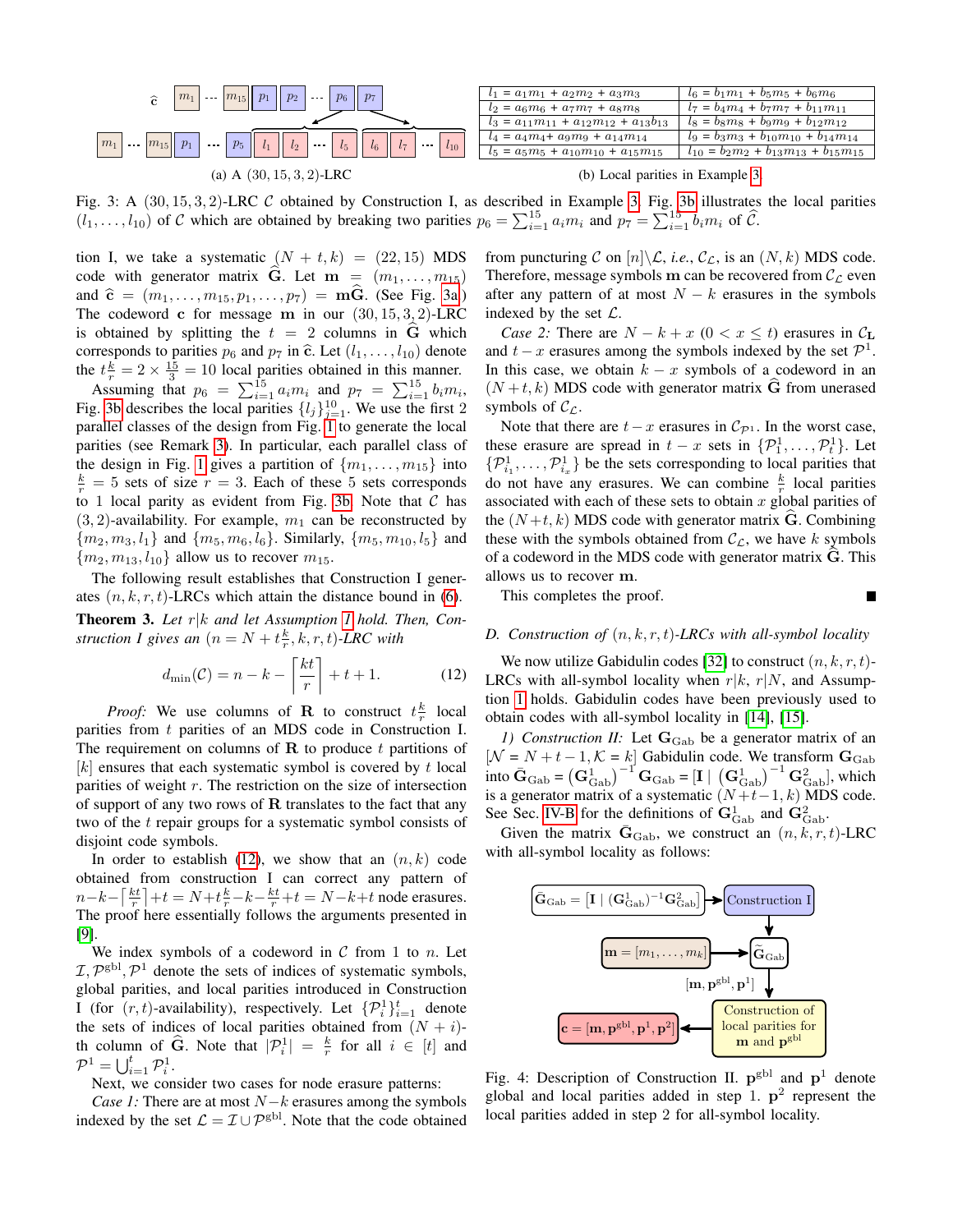**Step 1:** Construct an  $(\widetilde{n} = N + (t-1)\frac{k}{r}, k, r, t-1)$ -LRC from  $\bar{\mathbf{G}}_{\text{Gab}}$  using Construction I with  $\mathbf{R}_1, \ldots, \mathbf{R}_{t-1}$ . Let  $\mathbf{G}_{\text{Gab}}$ denote the generator matrix of the obtained code (see Fig. [4.](#page-4-3))

Step 2: Partition the systematic symbols and global parities of the codeword obtained in the previous step into  $\frac{k}{r} + \frac{N-k}{r} =$  $\frac{N}{r}$  groups, each of size r. Then introduce  $\frac{N}{r}$  local parities for each of these groups ( $\frac{k}{r}$  for systematic symbols and  $\frac{N-k}{r}$ for global parities). The coefficients of these local parities are chosen to be nonzero elements from the base field  $\mathbb{F}_q$ . In this step, we partition the systematic symbols according to the supports of the columns in  $\mathbf{R}_t$ . In this way, we obtain an  $(n = N + \frac{N}{r} + (t-1)\frac{k}{r}, k, r, t)$ -LRC with all-symbol locality. **Remark 4.** The requirement of  $r|N$  can be relaxed by following the ideas from [\[15\]](#page-7-21). For the ease of exposition we only consider the case  $r \mid N$  here.

Theorem 4. *Let* r|k*,* r|N*, and let Assumption [1](#page-3-7) hold. Then, Construction II gives an*  $(n = N + \frac{N}{r} + (t-1)\frac{k}{r}, k, r, t)$ *-LRC with all-symbol locality and*

$$
d_{\min}(\mathcal{C}) = n - k - \left\lceil \frac{kt}{r} \right\rceil + t + 1. \tag{13}
$$

*Proof:* The proof of all-symbol locality and  $(r, t)$ availability for  $C$  follows from the structure of  $R$  used in the Construction II. Here, we show that  $C$  allows original message symbols to be recovered even after any pattern of  $n - k - \left[\frac{k t}{r}\right] + t = N + \frac{N}{r} + (t - 1)\frac{k}{r} - k - \left[\frac{k t}{r}\right] + t =$  $N + \frac{N}{r} - k - \frac{k}{r} + t$  node erasures. This along with [\(6\)](#page-2-6) give us the result in [\(13\)](#page-5-1).

We index symbols of a codeword in  $C$  from 1 to n. Let  $\mathcal{I}, \mathcal{P}^{\text{gbl}}, \mathcal{P}^1, \mathcal{P}^2$  denote the sets of indices of systematic symbols, global parities, local parities introduced in step 1 of Construction II, and local parities introduced in step 2 of Construction II (to enable all-symbol locality), respectively. Step 1 of Construction II involves splitting  $(t - 1)$  columns of the generator matrix  $\bar{\mathbf{G}}_{\text{Gab.}}$  Let  $\{P_i^1\}_{i=1}^{t-1}$  denote the sets of indices of local parities obtained from  $(N + i)$ -th column of  $\bar{\mathbf{G}}_{\text{Gab}}$ . Note that  $|\mathcal{P}_i^1| = \frac{k}{r}$  for all  $i \in [t-1]$  and  $\mathcal{P}^1 = \bigcup_{i=1}^{t-1} \mathcal{P}_i^1.$ 

Next, we consider two cases for node erasure patterns:

*Case 1:* There are at most  $N + \frac{N}{r} - k - \frac{k}{r} + 1$  erasures among the symbols indexed by the set  $\mathcal{L} = \mathcal{I} \cup \mathcal{P}^{\text{gbl}} \cup \mathcal{P}^2$ . Note that the code obtained from puncturing C on  $[n]\setminus\mathcal{L}$ , *i.e.*,  $\mathcal{C}_{\mathcal{L}}$ , is a  $d_{\min}$ -optimal  $(N + \frac{N}{r}, k)$  code with all-symbol locality r [\[14\]](#page-7-20), [\[15\]](#page-7-21). These codes have minimum distance  $N + \frac{N}{r} - k - \frac{k}{r} + 2$ . Therefore, we can recover k message symbols m from  $C_{\mathcal{L}}$ even after at most  $N + \frac{N}{r} - k - \frac{k}{r} + 1$  erasures in  $\mathcal{C}_{\mathcal{L}}$ .

*Case 2:* There are  $N + \frac{N}{r} - k - \frac{k}{r} + 1 + x$  ( $1 \leq x \leq$  $t-1$ ) erasures in  $\mathcal{C}_{\mathcal{L}}$  and  $t-1-x$  erasures among the symbols indexed by the set  $\mathcal{P}^1$ . In this case, we obtain evaluation of a linearized polynomial *f*(·), which has  $\widetilde{\mathbf{m}} = \mathbf{m} (\mathbf{G}_{\text{lab}}^1)^{-1}$  as its coefficients, at  $k - x$  linearly independent (over  $\mathbb{F}_q$ ) points in  $\mathbb{F}_{q^M}$ .

In this case, there are  $t-1-x$  erasures among the symbols indexed by the set  $\mathcal{P}^1$ . In worst case, these erasure are spread in  $t-1-x$  sets in  $\{\mathcal{P}_1^1, \ldots, \mathcal{P}_{t-1}^1\}$ . Let  $\{\mathcal{P}_{i_1}^1, \ldots, \mathcal{P}_{i_x}^1\}$  be the sets corresponding to local parities that do not have any node erasure. We can combine  $\frac{k}{r}$  local parities in each of these sets to obtain  $x$  global parities, which correspond to evaluations of the linearized polynomial  $f(\cdot)$  at x linearly independent (over  $\mathbb{F}_q$ ) points in  $\mathbb{F}_{q^M}$ . Note that these x points are linearly independent from  $k - x$  linearly independent (over  $\mathbb{F}_q$ ) points associated with unerased symbols in  $C_{\mathcal{L}}$ . Therefore, we get evaluations of  $f(\cdot)$  at k linearly independent (over  $\mathbb{F}_q$ ) points in  $\mathbb{F}_{q^M}$ , which allows us to recover  $\widetilde{m}$ . Given  $\widetilde{m}$ , we obtain m as  $m = \widetilde{m} G_{\text{Gab}}^1$ .

This completes the proof.

# <span id="page-5-0"></span>*E. Explicit designs of* R *for Constructions I and II*

Construction I and II utilize a  $k \times t^{\frac{k}{r}}$  matrix **R** with 0s and 1s which satisfies specific requirements on the structure of its column and row supports (see Assumption [1\)](#page-3-7). The columns of the matrix  $\bf{R}$  are used to generate local parities for an  $(n, k, r, t)$ -LRC in Construction I. Similarly, for  $(n, k, r, t)$ -LRCs with all-symbol locality, the local parities of the systematic symbols are designed according to the columns of R.

<span id="page-5-1"></span>As highlighted in Remark [3,](#page-3-6) a  $2-(k, b, c, r, 1)$  resolvable design  $(X, \mathcal{B})$  with  $c > t$  parallel classes allows us to obtain the matrix R. Here, we discuss the application of a family of  $2-(k = q^3+1, b = q^2(q^2-q+1), c = q^2, r = q+1, 1)$ -resolvable designs [\[31,](#page-7-18) Theorem 5.3.9], for a prime power  $q$ , to generate  $(n, k, r, t)$ -LRCs using Construction I and II. By scaling q, one can construct  $(n, k, r, t)$ -LRCs with  $r = \Theta(k^{1/3})$ ,  $t = r^{1-\epsilon}$ and distance  $n - k - ko(1) + o(k) + 1$ , *i.e.*,  $(n, k, r, t)$ -LRCs with orderwise the same distance of an  $(n, k)$ -MDS code.

By moving away from resolvable designs, we show that another construction for the matrix R follows from the work by Tamo et al. [\[3\]](#page-6-1) on codes with optimal rebuilding ratio. The matrix **R** obtained from [\[3\]](#page-6-1) allows us to obtain  $(n, k, r, t)$ -LRCs with  $r = \Theta(\frac{\log(k)}{\log \log(k)})$ ,  $t = \Theta(r^{1-\epsilon})$  and orderwise the same distance as that of an  $(n, k)$  MDS code.

*1) Codes with locality*  $\Theta(k^{\frac{1}{3}})$ : Let q be a prime power. For such q there exists a resolvable  $2-(k = q^3 + 1, b = q^2(q^2 (q+1), c = q^2, r = q+1, \lambda = 1$  design [\[31,](#page-7-18) Theorem 5.3.9]. We refer reader to [\[31\]](#page-7-18) for the description of these resolvable designs. Given a resolvable design from this family, we can construct an  $(n, k, r, t)$ -LRC with  $k = q^3 + 1$ ,  $r = q + 1$  $\Theta(k^{\frac{1}{3}})$  and  $t = \Theta(r^{1-\epsilon})$ . For such a code C we have,

$$
d_{\min}(\mathcal{C}) = n - k - \left\lceil \frac{kt}{r} \right\rceil + t + 1
$$

$$
= n - k - ko(1) + o(k) + 1.
$$

Here, we have used the fact that  $\frac{t}{t} = o(1)$  and  $t = o(r) =$  $o(k)$ . For an  $(n, k)$  MDS code  $C<sup>MDS</sup>$  we have,

$$
d_{\min}(\mathcal{C}^{\text{MDS}}) = n - k + 1.
$$

Therefore,

$$
\frac{d_{\min}(\mathcal{C})}{d_{\min}(\mathcal{C}^{\text{MDS}})} = \frac{n - k - \left\lceil \frac{kt}{r} \right\rceil + t + 1}{n - k + 1} = \frac{n - k - k o(1) + o(k) + 1}{n - k + 1},
$$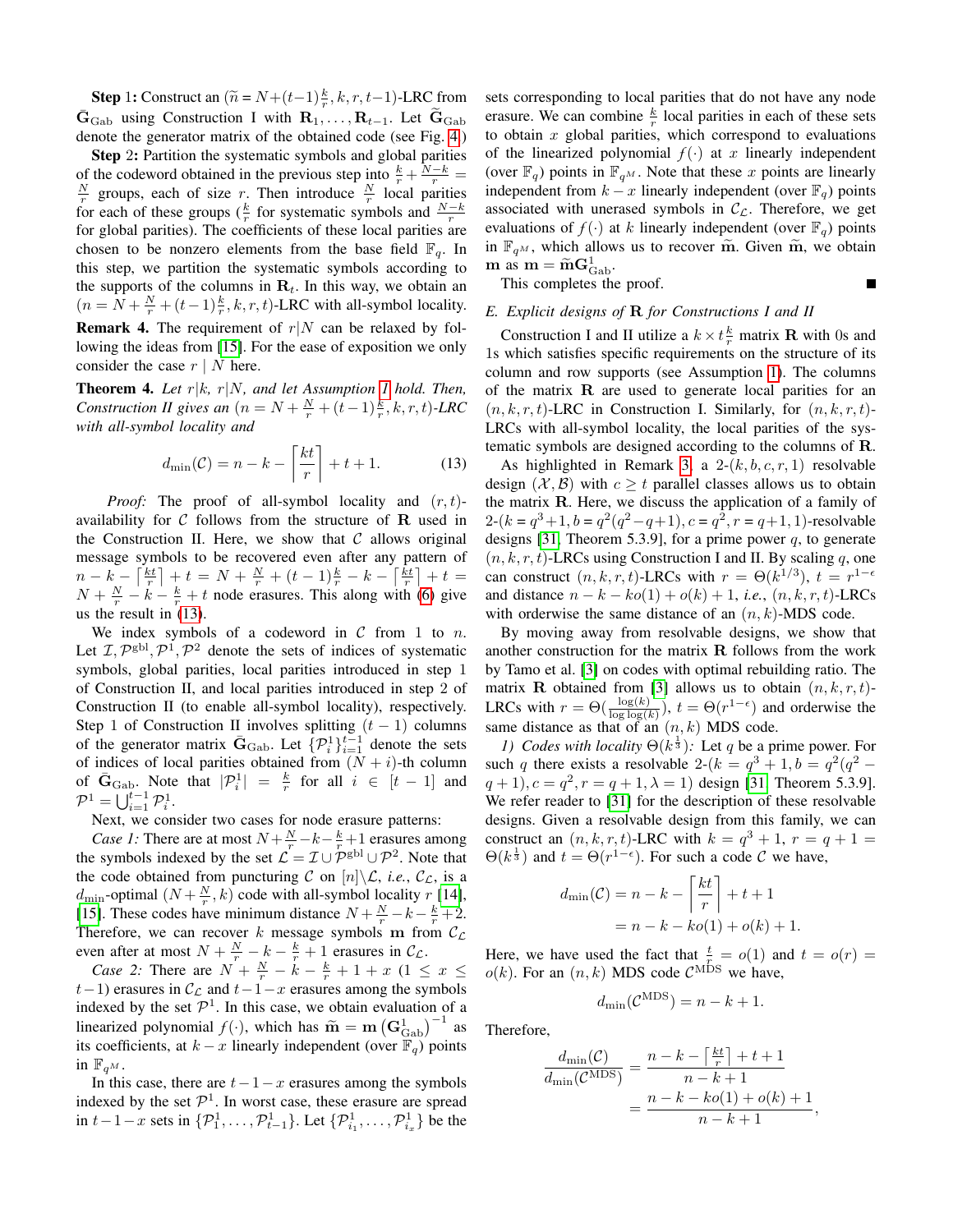which tends to 1 as we scale both  $n$  and  $k$  for a fixed rate, i.e, fixed  $\frac{k}{n}$ . Here, we note that  $n \geq k + \frac{kt}{r} = k(1 + o(1)).$ Thus, rate arbitrarily close to 1 is possible for suitable choices of the parameters  $r$  (or  $q$ ) and  $t$ .

2) Codes with locality  $\Theta(\frac{\log(k)}{\log\log(k)})$ : In this subsection, we describe an approach to construct the matrix  $\bf{R}$  with locality parameter  $r = \Theta(\frac{\log(k)}{\log \log(k)})$ . This particular construction follows from the work of Tamo et al. on MDS array codes with optimal rebuilding [\[3\]](#page-6-1). Here, we explain how the generation process for parity symbols in zigzag codes [\[3\]](#page-6-1) implicitly constructs the matrix **R** with  $k, r$ , and  $t$  such that  $k = rt^r$ . Note that one can choose  $r = \Theta(\frac{\log(k)}{\log \log(k)})$ ,  $t = \Theta(r^{1-\epsilon})$  to satisfy  $k = rt^r$ . Given a set of  $k = rt^r$ elements  $\mathcal{X} = \{1, 2, ..., k = rt^r\}$ , we construct a collection of r-sized blocks  $\beta$  from elements of  $\chi$ . Each block in  $\beta$ is essentially associated with a parity symbol in a zigzag code [\[3\]](#page-6-1). The matrix **R** is then chosen as the  $k \times t^{r+1}$  indicator matrix of the collection  $(\mathcal{X}, \mathcal{B})$  (note that  $\frac{k}{r}t = t^r \cdot t = t^{r+1}$ ).

First, partition the set X into r subsets  $\{\mathcal{X}_j\}_{j=1}^r$  such that  $\mathcal{X}_j = \{(j-1)t^r + 1, \ldots, jt^r\}$ . We index  $t^r$  elements of each set  $\mathcal{X}_j$  from 0 to  $t^r-1$  and denote i-th elements of  $\mathcal{X}_j$  by  $x_{i,j}$ . Now consider r vectors  $\{e_1, \ldots, e_r\}$  in  $\mathbb{Z}_t^r$  such that  $e_j$  has 1 at j-th position and zeros at other  $r - 1$  positions. Next, generate the collection of blocks  $B = \{B_j\}_{j = [t^{r+1}]} = \{Z_s^l\}_{l \in [1:t], s \in [0:t^r-1]}$ as follows. For each  $l \in [1:t]$  and  $s \in [0:t^r-1]$ , take

$$
Z_s^l := \{x_{i,j} : i + (l-1)e_j = s \pmod{r}\}.
$$
 (14)

In the definition of  $Z_s^l$ , we use i to denote a unique rdimensional vector associated with i in  $\mathbb{Z}_t^r$ . Given  $(\mathcal{X}, \mathcal{B})$ , we construct  $k \times t^{r+1}$  0/1 matrix **R** as follows.

$$
\mathbf{R}(i,j) = \begin{cases} 1, & \text{if } x_i \in B_j \\ 0, & \text{otherwise.} \end{cases}
$$

Note that we require the matrix  $R$  to satisfy two requirements (see Assumption [1\)](#page-3-7). The first requirements follows from the construction of B as, for each  $l \in [t]$ ,  $t^r$  blocks  $\{Z_s^l\}_{s \in [0:t^r-1]}$ partition all the elements in  $X$ . Moreover, each block, say  $Z_s^l$ , contains exactly  $r$  elements (see [\(14\)](#page-6-2)). It remains to show that the second requirement for  $R$  also holds. This follows from the next claim that any pair of elements of  $\mathcal X$  appears in at most one block in B.

**Claim 1.** *Each pair of elements*  $\{x_{i,j}, x_{i',j'}\} \in \mathcal{X}$  *is present in at most one block in* B*.*

*Proof:* Let us assume that the opposite is true and there exists a pair of distinct elements  $\{x_{i,j}, x_{i',j'}\} \in \mathcal{X}$  which appear in two blocks  $Z_s^l$  and  $Z_{s'}^{l'}$  $s'$ . It is easy to check from the construction of sets  $\{Z_s^l\}_{l \in [1:t], s \in [0:t^r-1]}$  that  $j \neq j'$  as only one element from a set  $\mathcal{X}_i$  participate in a block. Similarly, we have  $l \neq l'$  as for a fixed  $l \in [t]$ , the blocks in  $\{Z_s^l\}_{s \in [0:t^r-1]}$ partition the set  $X$ ; as a result, no element can appear in two blocks in  $\{Z_s^l\}_{s \in [0:t^r-1]}$ .

Since  $\{x_{i,j}, x_{i',j'}\} \in Z_s^l$  and  $\{x_{i,j}, x_{i',j'}\} \in Z_{s'}^{l'}$  $s'$ , we have,

$$
i + (l - 1)e_j = s \pmod{r},\tag{15}
$$

$$
i + (l' - 1)e_j = s' \pmod{r} \tag{16}
$$

and

<span id="page-6-6"></span><span id="page-6-5"></span>
$$
i' + (l - 1)e_{j'} = s \pmod{r},\tag{17}
$$

$$
i' + (l' - 1)e_{j'} = s' \pmod{r}.
$$
 (18)

Note that we use vector representation of  $i, i', s$ , and s' in the above equations. Subtracting [\(16\)](#page-6-3) from [\(15\)](#page-6-4), and [\(18\)](#page-6-5) from [\(17\)](#page-6-6), we obtain

<span id="page-6-8"></span><span id="page-6-7"></span>
$$
(l - l')e_j = s - s' \pmod{r},\tag{19}
$$

$$
(l - l')e_{j'} = s - s' \pmod{r}.
$$
 (20)

However, it is not possible to satisfy both [\(19\)](#page-6-7) and [\(20\)](#page-6-8) simultaneously as that leads to a contradiction  $j = j'$ . This completes the proof.

Here, we note that  $(X, \mathcal{B})$  obtained in this subsection is not a 2-design as it does not satisfy the requirement (ii) in Definition [3,](#page-2-9) *i.e.*, every pair  $(x, y) \subset \mathcal{X}$  is present in *exactly* 1 block (subset) in  $\beta$ ..

## V. CONCLUSIONS AND OPEN PROBLEMS

There are several important questions that remain open. It is unclear if explicit codes can be constructed to attain the general bound in Theorem [2.](#page-2-10) Further, it is very interesting to explore if the trade-off between distance, locality and availability in Theorem [1](#page-2-11) remains true for non-linear codes.

<span id="page-6-2"></span>Some combinatorial questions also arise. It seems that resolvable design requirements are not entirely necessary but it is not clear if significantly better parameters can be obtained by other methods. In addition, there are several choices of parameters  $(n, k, r, t)$  where it is not clear if codes with high availability exist.

Another open question is that of multiple parallel reads of different symbols, as explored in [\[29\]](#page-7-12). Our current work ensures that each symbol can be read by multiple processes but no guarantees are given for reading two different symbols concurrently. It would be interesting to obtain bounds on the number of arbitrary parallel reads that can be supported by any code of a given locality and distance.

From a practical point of view, we believe that the property of multiple parallel reads will be useful for distributed storage systems with hot data. The benefits need to be quantified, possibly through queuing theoretic models or through system measurements. Regardless of current technological impact, we believe that the concept of availability is interesting and gives a fruitful direction for coding theory research.

#### **REFERENCES**

- <span id="page-6-0"></span>[1] A. Dimakis, P. Godfrey, Y. Wu, M. Wainwright, and K. Ramchandran. Network coding for distributed storage systems. *IEEE Trans. Inf. Theory*, 56(9):4539–4551, 2010.
- [2] K. Rashmi, N. Shah, and P. Kumar. Optimal exact-regenerating codes for distributed storage at the MSR and MBR points via a product-matrix construction. *IEEE Trans. Inf. Theory*, 57:5227–5239, 2011.
- <span id="page-6-1"></span>[3] I. Tamo, Z. Wang, and J. Bruck. Zigzag codes: Mds array codes with optimal rebuilding. *IEEE Trans. Inf. Theory*, 59(3):1597–1616, 2013.
- <span id="page-6-4"></span><span id="page-6-3"></span>[4] V. R. Cadambe, C. Huang, and J. Li. Permutation code: Optimal exactrepair of a single failed node in mds code based distributed storage systems. In *Proc. of IEEE ISIT*, 2011.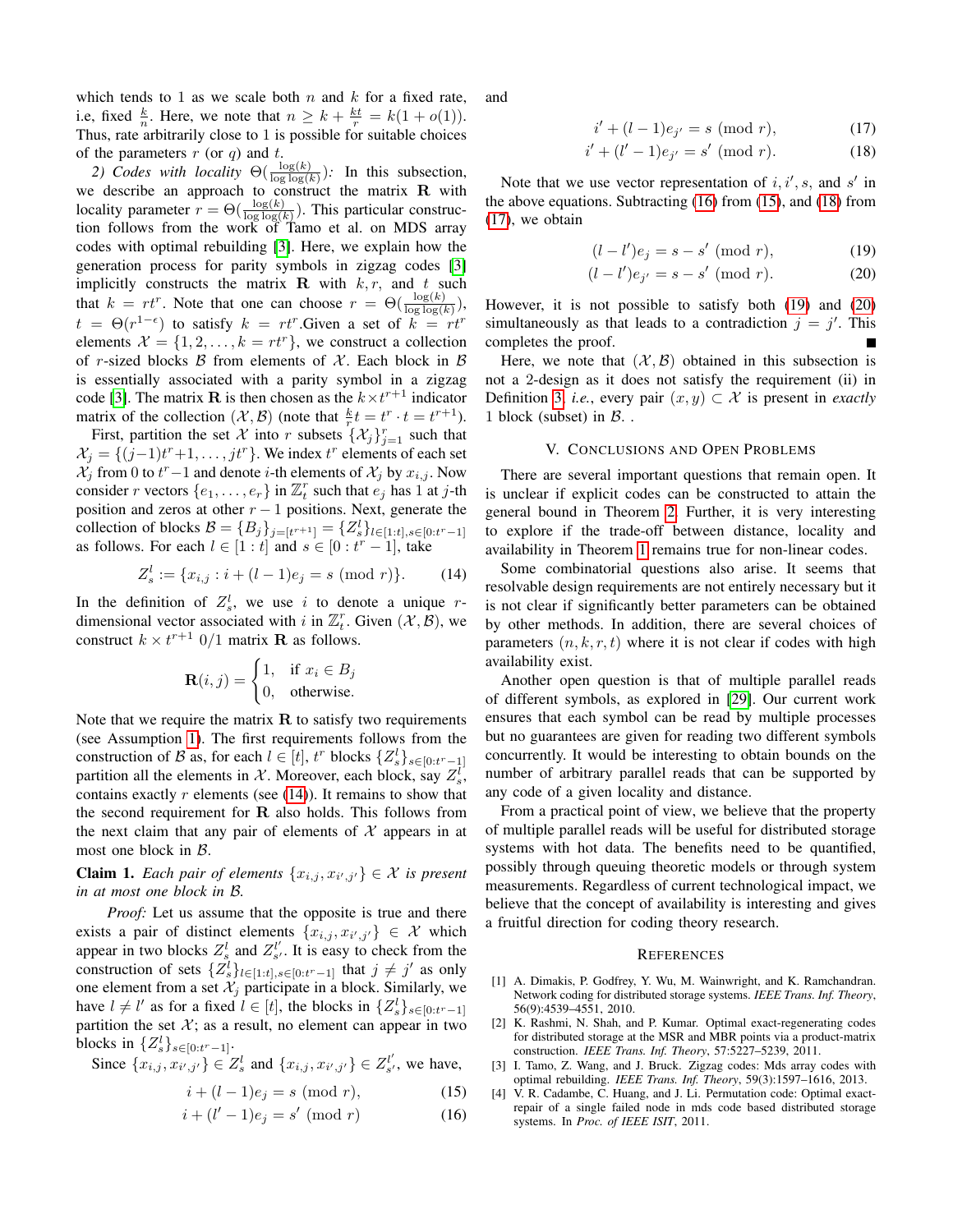- [5] D. Papailiopoulos, A. Dimakis, and V. Cadambe. Repair optimal erasure codes through hadamard designs. *IEEE Trans. Inf. Theory*, 59(5):3021– 3037, 2013.
- <span id="page-7-0"></span>[6] K. Rashmi, N Shah, D. Gu, H. Kuang, D. Borthakurand, and K. Ramchandran. A solution to the network challenges of data recovery in erasure-coded distributed storage systems: A study on the facebook warehouse cluster. In *Proc. of USENIX HotStorage*, 2013.
- <span id="page-7-1"></span>[7] O. Khan, R. Burns, J. Park, and C. Huang. In search of I/O-optimal recovery from disk failures. In *Proc. of USENIX HotStorage*, 2011.
- <span id="page-7-2"></span>[8] J. Han and L.A. Lastras-Montano. Reliable memories with subline accesses. In *Proc. of IEEE ISIT*, 2007.
- <span id="page-7-16"></span>[9] C. Huang, M. Chen, and J. Li. Pyramid codes: Flexible schemes to trade space for access efficiency in reliable data storage systems. In *NCA*, 2007.
- <span id="page-7-13"></span>[10] P. Gopalan, C. Huang, H. Simitci, and S. Yekhanin. On the locality of codeword symbols. *IEEE Trans. Inf. Theory*, 58(11):6925–6934, 2012.
- [11] D. Papailiopoulos, J. Luo, A. Dimakis, C. Huang, and J. Li. Simple regenerating codes: Network coding for cloud storage. In *Proc. of INFOCOM*, 2012.
- <span id="page-7-14"></span>[12] D. Papailiopoulos and A. Dimakis. Locally repairable codes. In *Proc. of IEEE ISIT*, 2012.
- [13] N. Prakash, G. Kamath, V. Lalitha, and P. Kumar. Optimal linear codes with a local-error-correction property. In *Proc. of IEEE ISIT*, 2012.
- <span id="page-7-20"></span>[14] N. Silberstein, A. Rawat, and S. Vishwanath. Error resilience in distributed storage via rank-metric codes. In *Proc. of Allerton*, 2012.
- <span id="page-7-21"></span>[15] A. S. Rawat, O. O. Koyluoglu, N. Silberstein, and S. Vishwanath. Optimal locally repairable and secure codes for distributed storage systems. *IEEE Trans. Inf. Theory*, 60(1):212–236, 2014.
- [16] G. Kamath, N. Prakash, V. Lalitha, and P. Kumar. Codes with local regeneration. *CoRR*, abs/1211.1932, 2012.
- [17] I. Tamo, D. Papailiopoulos, and A. Dimakis. Optimal locally repairable codes and connections to matroid theory. In *Proc. of IEEE ISIT*, 2013.
- <span id="page-7-22"></span>[18] M. Forbes and S. Yekhanin. On the locality of codeword symbols in non-linear codes. *CoRR*, abs/1303.3921, 2013.
- <span id="page-7-3"></span>[19] V. R. Cadambe and A. Mazumdar. An upper bound on the size of locally recoverable codes. *CoRR*, abs/1308.3200, abs/1308.3200, 2013.
- <span id="page-7-4"></span>[20] C. Huang, H. Simitci, Y. Xu, A. Ogus, B. Calder, P. Gopalan, J. Li, and S. Yekhanin. Erasure coding in windows azure storage. USENIX Association, 2012.
- <span id="page-7-5"></span>[21] M. Sathiamoorthy, M. Asteris, D. Papailiopoulos, A. G. Dimakis, R. Vadali, S. Chen, and D. Borthakur. Xoring elephants: novel erasure codes for big data. In *Proc. of VLDB*, 2013.
- <span id="page-7-6"></span>[22] N. B. Shah, K. Lee, and K. Ramchandran. When do redundant requests reduce latency? In *Proc. of 51st Allerton*, 2013.
- [23] G. Joshi, Y. Liu, and E. Soljanin. On the delay-storage trade-off in content download from coded distributed storage systems. *CoRR*, abs/1305.3945, 2013.
- <span id="page-7-7"></span>[24] G. Liang and U. Kozat. Tofec: Achieving optimal throughput-delay trade-off of cloud storage using erasure codes. *CoRR*, abs/1307.8083, 2013.
- <span id="page-7-8"></span>[25] L. Pamies-Juarez, H. Hollmann, and F. Oggier. Locally repairable codes with multiple repair alternatives. In *Proc. of IEEE ISIT*, 2013.
- <span id="page-7-9"></span>[26] M. Asteris and A. G. Dimakis. Repairable fountain codes. *CoRR*, abs/1401.0734, 2014.
- <span id="page-7-10"></span>[27] I. Tamo and A. Berg. A family of optimal locally recoverable codes. *CoRR*, abs/1311.3284, 2013.
- <span id="page-7-11"></span>[28] A. Wang and Z. Zhang. Repair locality with multiple erasure tolerance. *CoRR*, abs/1306.4774, 2013.
- <span id="page-7-12"></span>[29] Y. Ishai, E. Kushilevitz, R. Ostrovsky, and A. Sahai. Batch codes and their applications. In *Proc. of STOC*, 2004.
- <span id="page-7-17"></span>[30] F. Farnoud and O. Milenkovic. Multipermutation codes in the Ulam metric for nonvolatile memories. *CoRR*, abs/1312.2163, 2013.
- <span id="page-7-18"></span>[31] Y. J. Ionin and M. S. Shrikhande. *Combinatorics of Symmetric Designs*. Cambridge University Press (United Kingdom), 2006.
- <span id="page-7-19"></span>[32] E. M. Gabidulin. Theory of codes with maximum rank distance. *Problems of Information Transmission*, 21:1 – 12, July 1985.

# <span id="page-7-15"></span>APPENDIX A

# PROOF OF THEOREM [2](#page-2-10)

We utilize the proof technique introduced by Forbes and Yekhanin in [\[18\]](#page-7-22) to obtain upper bound on minimum distance of a non-linear systematic code with locality  $r$ . Note that Cadambe and Mazumdar also introduce the similar proof technique to obtain field size dependent upper bound on the minimum distance in [\[19\]](#page-7-3). However, we closely follow the approach of Forbes and Yekhanin [\[18\]](#page-7-22) in the following.

# <span id="page-7-23"></span>**Algorithm:** Construction of sub-code  $C' \subset C$ .

**Input:**  $n, k, r, t$  and  $(n, k)$  systematic code  $C \subseteq \Sigma^n$  with  $(r, t)$ -availability  $(\Sigma = \mathbb{F}_q)$ .

$$
1: \ \mathcal{C}_0 = \mathcal{C}
$$

2:  $j = 0$ 

3: while 
$$
|\mathcal{C}_j| > q
$$
 do

- 4:  $j = j + 1$ .
- 5: Choose  $i_j$  such that  $i_j \notin \mathcal{R}_{j-1} := \bigcup_{j' \in [j-1]} (\mathcal{S}_{j'} \cup \{i_{j'}\}).$
- 6: Let  $\tilde{S}_j = S^1_{i_j} \cup \cdots \cup S^t_{i_j}$  be union of t disjoint local groups of  $i_j$ .
- 7: Let  $\vec{\sigma}_j \in \Sigma^{|\mathcal{S}_j|}$  be the most frequent element in the multi-set  $\{\vec{x}|_{\mathcal{S}_j} : \vec{x} \in \mathcal{C}_{j-1}\}.$

8: Define 
$$
C_j := \{ \vec{x} : \vec{x} \in C_{j-1}, \vec{x} | S_j = \vec{\sigma}_j \}.
$$

- 9: if  $1 < |\mathcal{C}_j| \leq q$  then
- 10:<br>11:  $\mathcal{C}' = \mathcal{C}_i$ .
- end while
- 12: **else if**  $|C_j| = 1$  **then**<br>13: Pick a maximal sum
- 13: Pick a maximal subset  $\widetilde{S}_j \subseteq S_j$  such that  $|\widetilde{C}_j| > 1$ , where  $C_j := \{ \vec{x} : \vec{x} \in C_{j-1}, \vec{x} |_{\widetilde{S}_j} = \vec{\gamma}_j \}$  and  $\vec{\gamma}_j \in$  $\Sigma^{|\tilde{S}_j|}$  be the most frequent element in the multi-set  $\{\vec{x}|_{\tilde{\mathcal{S}}_j} : \vec{x} \in \mathcal{C}_{j-1}\}.$

$$
14: \qquad \mathcal{C}' = \mathcal{C}_j.
$$

$$
15: \qquad end \text{ while.}
$$

16: end if

17: end while

Output:  $C'$ .



*Proof:* Given a systematic  $(n, k, r, t)$ -LRC, we construct a subcode  $\mathcal{C}' \subset \mathcal{C}$  such that most of the coordinates of codewords in  $\mathcal C$  are fixed. Now, puncturing the codewords of  $\mathcal{C}'$  on these fixed coordinates provides us with a new code  $\mathcal{C}''$  which has the same dimension as  $\mathcal{C}'$  but at the same time has codewords of significantly smaller length as compare to n. Note that  $d_{\min}(\mathcal{C}'') = d_{\min}(\mathcal{C}') \geq d_{\min}(\mathcal{C})$ . We then apply the Singleton bound on  $\mathcal{C}''$  to obtain an upper bound on  $d_{\min}(\mathcal{C}'')$ , which subsequently gives us an upper bound on  $d_{\min}(\mathcal{C})$ . An algorithm to construct the subcode  $C' \subset C$  is presented in Fig. [5.](#page-7-23)

Note that the algorithm in Fig. [5](#page-7-23) is well defined in the sense that it is always possible to find  $i_j$  at line 5. Since the algorithm reaches at line 5 only if  $C_{i-1} > 1$ , there exists two distinct codewords say  $c_1$  and  $c_2$  in  $C_{j-1}$ . Note that both  $c_1$  and  $c_2$ are identical at coordinates specified by  $\mathcal{R}_{j-1}$  as coordinates at  $\{\mathcal{S}_{j'}\}_{j' < j}$  and consequently coordinates at  $\{i_{j'}\}_{j' < j}$  have been fixed in step 8 of previous iterations. Therefore, they